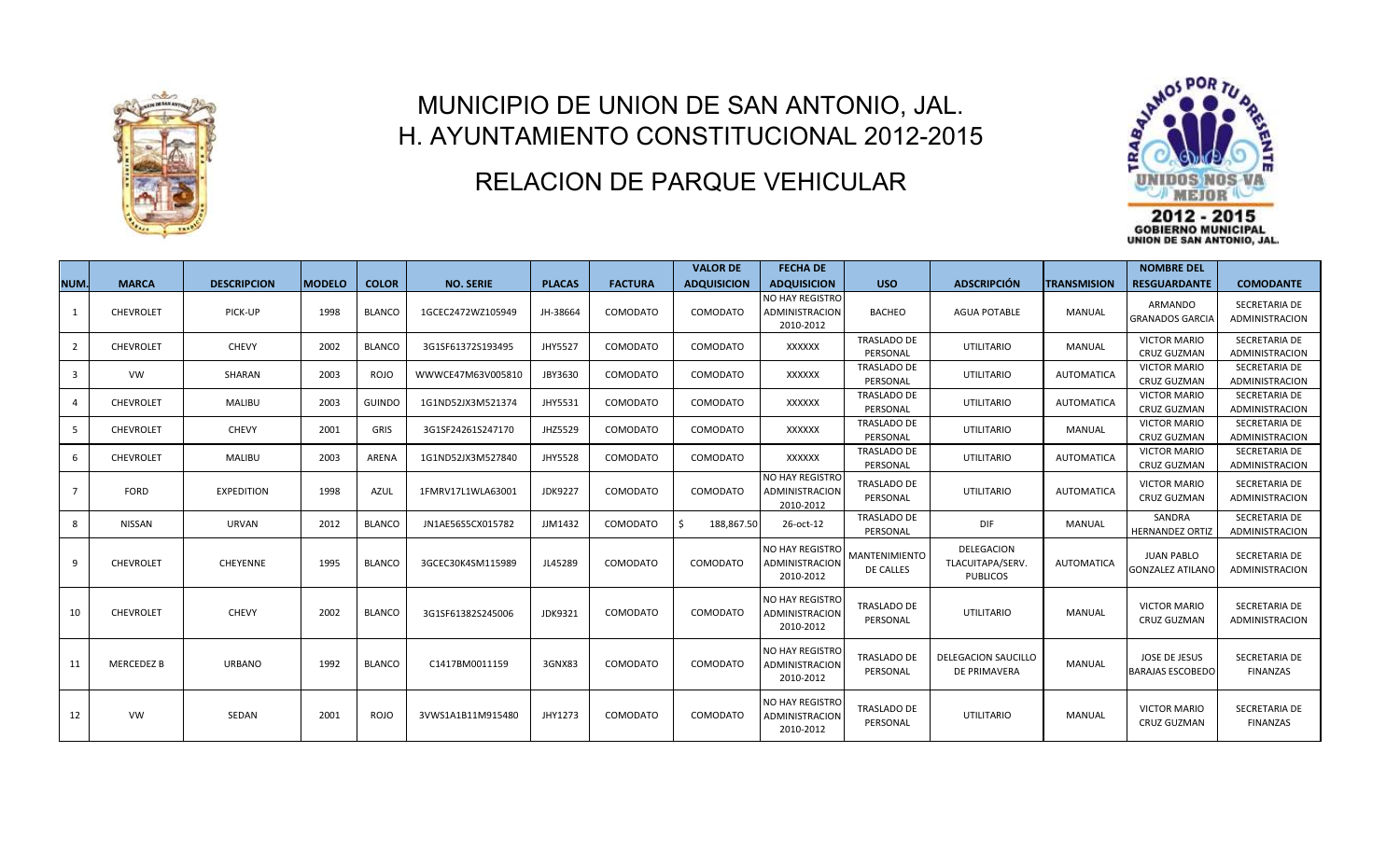| 13 | <b>NISSAN</b>    | <b>TSURU</b>         | 2001 | <b>GUINDO</b> | 3N1EB31S51K239008  | JHY1095         | COMODATO        | COMODATO        | NO HAY REGISTRO<br>ADMINISTRACION<br>2010-2012 | TRASLADO DE<br>PERSONAL              | DIF                                      | MANUAL            | SANDRA<br><b>HERNANDEZ ORTIZ</b>          | SECRETARIA DE<br>ADMINISTRACION                                |
|----|------------------|----------------------|------|---------------|--------------------|-----------------|-----------------|-----------------|------------------------------------------------|--------------------------------------|------------------------------------------|-------------------|-------------------------------------------|----------------------------------------------------------------|
| 14 | <b>VW</b>        | SEDAN                | 1997 | <b>BLANCO</b> | 3VWZZZ113VM528892  | JHY1274         | COMODATO        | COMODATO        | NO HAY REGISTRO<br>ADMINISTRACION<br>2010-2012 | PERIFONEO                            | <b>UTILITARIO</b>                        | <b>MANUAL</b>     | <b>VICTOR MARIO</b><br><b>CRUZ GUZMAN</b> | SECRETARIA DE<br>FINANZAS                                      |
| 15 | <b>DINA</b>      | <b>CHASIS CABINA</b> | 1991 | <b>BLANCO</b> | 1527189C1          | JR90100         | COMODATO        | COMODATO        | NO HAY REGISTRO<br>ADMINISTRACION<br>2010-2012 | <b>ALUMBRADO</b><br><b>PUBLICO</b>   | <b>SERVICIOS PUBLICOS</b><br>(ALUMBRADO) | <b>MANUAL</b>     | ARMANDO<br><b>GRANADOS GARCIA</b>         | SECRETARIA DE<br>ADMINISTRACION                                |
| 16 | <b>CHRYSLER</b>  | <b>RAM VAN</b>       | 2000 | <b>GRIS</b>   | YK122583           | JR90266         | COMODATO        | COMODATO        | NO HAY REGISTRO<br>ADMINISTRACION<br>2010-2012 | <b>TRASLADO DE</b><br>PERSONAL       | UTILITARIO/VIAJES                        | <b>AUTOMATICA</b> | <b>VICTOR MARIO</b><br>CRUZ GUZMAN        | SECRETARIA DE<br>FINANZAS                                      |
| 17 | <b>CHRYSLER</b>  | <b>RAM 2500</b>      | 2012 | <b>BLANCO</b> | 3C6ZDBAP3CG192542  | JS06080         | COMODATO        | COMODATO        | XXXXXX                                         | PATRULLA                             | SEGURIDAD PUBLICA                        | <b>AUTOMATICA</b> | OSCAR OLMEDA<br><b>FLORES</b>             |                                                                |
| 18 | <b>KENWORTH</b>  | <b>CHASIS CABINA</b> | 2010 | <b>BLANCO</b> | 3BKHLN9X3AF374117  | JR88383         | 2880            | 79,235 DLS      | NO HAY REGISTRO<br>ADMINISTRACION<br>2010-2012 | MANTENIMIENTO<br><b>DE SERVICIOS</b> | <b>DESARROLLO RURAL</b>                  | <b>MANUAL</b>     | <b>GRIUMALDO</b><br><b>FLORES ATILANO</b> | SEDER Y SECRETARIA<br><b>DE FINANZAS</b>                       |
| 19 | INTERNACIONAL    | <b>NAVISTAR</b>      | 2010 | <b>BLANCO</b> | 3HAMMAAR3AL239857  | JR88381         | 4385            | 57,845 DLS      | NO HAY REGISTRO<br>ADMINISTRACION<br>2010-2012 | PIPA DE AGUA<br>POTABLE              | <b>DESARROLLO RURAL</b>                  | <b>MANUAL</b>     | GRIUMALDO<br><b>FLORES ATILANO</b>        | SEDER Y SECRETARIA<br>DE FINANZAS                              |
| 20 | <b>CHRYSLER</b>  | DODGE RAM            | 2001 | <b>BLANCO</b> | 2B7HB11X81K507498  | JHZ3070         | COMODATO        | COMODATO        | XXXXXX                                         | AMBULANCIA                           | PARAMEDICOS                              | <b>AUTOMATICA</b> | <b>JOSE ANTONIO</b><br>AVIÑA GOMEZ        | SECRETARIA DE SALUD<br><b>JALISCO</b>                          |
| 21 | <b>FORD</b>      | <b>ECOLINE</b>       | 2008 | <b>BLANCO</b> | 1FTENE14W28DA62449 | <b>JAM 2466</b> | COMODATO        | COMODATO        | XXXXXX                                         | AMBULANCIA                           | PARAMEDICOS                              | <b>AUTOMATICA</b> | <b>JOSE ANTONIO</b><br>AVIÑA GOMEZ        | SECRETARIA DE SALUD<br><b>JALISCO</b>                          |
| 22 | <b>FORD</b>      | <b>EXPEDITION</b>    | 2001 | <b>BLANCO</b> | 1FMPU16L01LA72032  | N/T             | <b>DONACION</b> | <b>DONACION</b> | 24-mar-09                                      | SEGURIDAD                            | SEGURIDAD PUBLICA                        | <b>AUTOMATICA</b> | <b>OSCAR OLMEDA</b><br><b>FLORES</b>      | SECRETARIA DE<br>SEGURIDAD PUBLICA                             |
| 23 | <b>CHRYSLER</b>  | DODGE RAM            | 2002 | <b>BLANCO</b> | 2G152593           | N/T             | <b>DONACION</b> | <b>DONACION</b> | 24-mar-09                                      | PATRULLA                             | SEGURIDAD PUBLICA                        | <b>XXXXX</b>      | <b>OSCAR OLMEDA</b><br><b>FLORES</b>      | SECRETARIA DE<br>SEGURIDAD PUBLICA                             |
| 24 | <b>CHEVROLET</b> | PICK-UP              | 2001 | <b>BLANCO</b> | 1GCHK24U31Z105487  | JR71924         | COMODATO        | COMODATO        | NO HAY REGISTRO<br>ADMINISTRACION<br>2010-2012 | PATRULLA                             | <b>SEGURIDAD PUBLICA</b>                 | <b>AUTOMATICA</b> | <b>OSCAR OLMEDA</b><br><b>FLORES</b>      | <b>INSTITUTO</b><br>JALISCIENSE DE<br><b>ASISTENCIA SOCIAL</b> |
| 25 | <b>CHRYSLER</b>  | <b>RAM 1500</b>      | 2008 | <b>BLANCO</b> | 3D7H516K98G249610  | JL55472         | COMODATO        | COMODATO        | XXXXXX                                         | PATRULLA                             | SEGURIDAD PUBLICA                        | <b>AUTOMATICA</b> | <b>OSCAR OLMEDA</b><br><b>FLORES</b>      | SECRETARIA DE<br><b>FINANZAS</b>                               |
| 26 | <b>CHRYSLER</b>  | <b>DAKOTA</b>        | 2009 | <b>BLANCO</b> | 1D7HE38KX9S819097  | JR60109         | COMODATO        | COMODATO        | 06-oct-09                                      | PATRULLA                             | SEGURIDAD PUBLICA                        | <b>XXXXX</b>      | <b>OSCAR OLMEDA</b><br><b>FLORES</b>      | SECRETARIA DE<br><b>FINANZAS</b>                               |
| 27 | <b>CHEVROLET</b> | PICK-UP              | 1997 | <b>AZUL</b>   | 1GCEC14W6VZ234325  | JN92714         | 24829 A         | \$<br>48,000.00 | 11-ene-08                                      | PATRULLA                             | SEGURIDAD PUBLICA                        | <b>XXXXX</b>      | <b>OSCAR OLMEDA</b><br><b>FLORES</b>      |                                                                |
| 28 | <b>CHRYSLER</b>  | <b>DODGE RAM</b>     | 2008 | <b>BLANCO</b> | 3D7H516K28G249612  | JL55482         | COMODATO        | COMODATO        | NO HAY REGISTRO<br>ADMINISTRACION<br>2010-2012 | PATRULLA                             | <b>SEGURIDAD PUBLICA</b>                 | <b>XXXXX</b>      | OSCAR OLMEDA<br><b>FLORES</b>             | SECRETARIA DE<br>FINANZAS                                      |
| 29 | <b>CHRYSLER</b>  | <b>DAKOTA</b>        | 2012 | <b>BLANCO</b> | 1C6RDUAK6CS710412  | JR90370         | COMODATO        | COMODATO        | NO HAY REGISTRO<br>ADMINISTRACION<br>2010-2012 | PATRULLA                             | SEGURIDAD PUBLICA                        | <b>AUTOMATICA</b> | OSCAR OLMEDA<br><b>FLORES</b>             | SECRETARIA DE<br><b>FINANZAS</b>                               |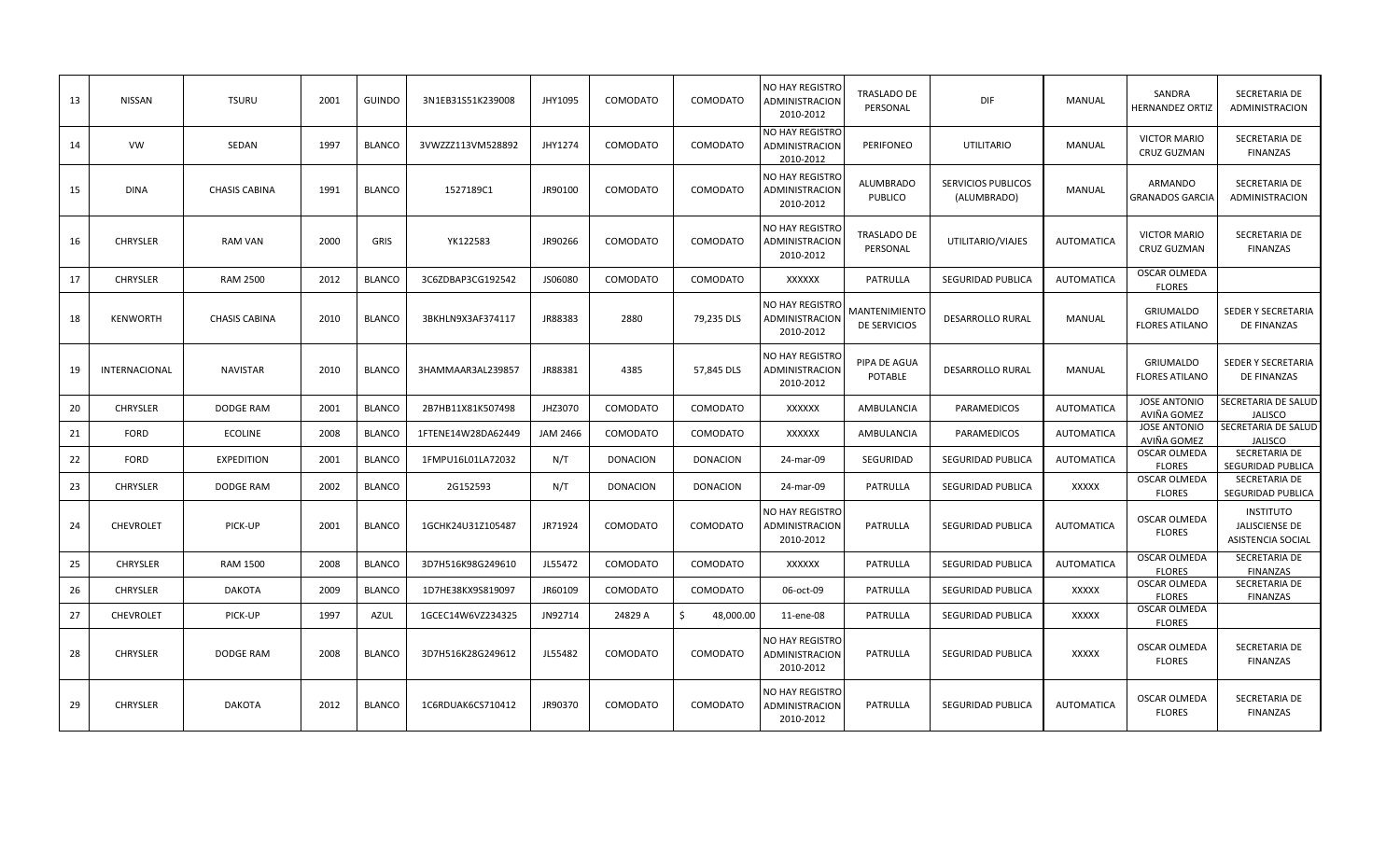| 30 | <b>FORD</b>        | <b>RANGER</b>          | 2008  | <b>BLANCO</b>          | 8AFDT50D786177655 | JR90023 | COMODATO        | COMODATO         | NO HAY REGISTRO<br>ADMINISTRACION<br>2010-2012           | PATRULLA                                              | <b>SEGURIDAD PUBLICA</b>                    | <b>ESTANDAR</b>   | <b>OSCAR OLMEDA</b><br><b>FLORES</b>      | SECRETARIA DE<br>ADMINSTRACION      |
|----|--------------------|------------------------|-------|------------------------|-------------------|---------|-----------------|------------------|----------------------------------------------------------|-------------------------------------------------------|---------------------------------------------|-------------------|-------------------------------------------|-------------------------------------|
| 31 | <b>FORD</b>        | $F-150$                | 1997  | <b>BLANCO</b>          | 1FTDF1725VKA56654 | JP01366 | XXXXXX          | 4,018 DLS        | 09-dic-06                                                | PATRULLA                                              | SEGURIDAD PUBLICA                           | XXXXX             | OSCAR OLMEDA<br><b>FLORES</b>             |                                     |
| 32 | <b>FORD</b>        | RANGER                 | 2012  | <b>BLANCO</b>          | 8AFER5AD6C6467234 | JS43708 | 35              | \$<br>229,500.00 | 29-dic-11                                                | PATRULLA                                              | SEGURIDAD PUBLICA                           | <b>ESTANDAR</b>   | OSCAR OLMEDA<br><b>FLORES</b>             |                                     |
| 33 | <b>FORD</b>        | RANGER                 | 2012  | <b>BLANCO</b>          | 8AFER5AD3C6484430 | JS06034 | XXXXXX          | XXXXX            | NO HAY REGISTRO<br>ADMINISTRACION<br>2010-2012           | PATRULLA                                              | <b>SEGURIDAD PUBLICA</b>                    | <b>MANUAL</b>     | OSCAR OLMEDA<br><b>FLORES</b>             |                                     |
| 34 | <b>DODGE</b>       | RAM HEMI               | 2014  | <b>BLANCO</b>          | 3C85RBDT8EG332454 | JS02933 | COMODATO        | COMODATO         | XXXXXX                                                   | PATRULLA                                              | SEGURIDAD PUBLICA                           | <b>AUTOMATICA</b> | <b>OSCAR OLMEDA</b><br><b>FLORES</b>      |                                     |
| 35 | CHEVROLET          | PICK-UP                | 2013  | <b>BLANCO</b>          | 93CCL8005DB251051 | JT32059 | 6128            | \$<br>190,200.00 | 11-may-13                                                | PATRULLA                                              | <b>SEGURIDAD PUBLICA</b>                    | MANUAL            | OSCAR OLMEDA<br><b>FLORES</b>             |                                     |
| 36 | INTERNACIONAL      | <b>AUTOBUS ESCOLAR</b> | 1998  | AMARILLO               | 1HVBDABM5WH661871 | 4GNXS9  | 647A            | <b>DONACION</b>  | NO HAY REGISTRO<br>ADMINISTRACION<br>2010-2012           | TRASLADO DE<br>PERSONAL                               | UTILITARIO/VIAJES                           | <b>AUTOMATICA</b> | <b>VICTOR MARIO</b><br>CRUZ GUZMAN        |                                     |
| 37 | DINA               | <b>AUTOBUS</b>         | 1973  | <b>BLANCO</b><br>PLATA | 2909              | 3GPB38  | 688             | Ś.               | NO HAY REGISTRO<br>82,000.00 ADMINISTRACION<br>2010-2012 | <b>TRASLADO DE</b><br>PERSONAL                        | UTILITARIO/VIAJES                           | MANUAL            | <b>VICTOR MARIO</b><br>CRUZ GUZMAN        |                                     |
| 38 | <b>AMERICAN LL</b> | CAMION                 | II/77 | <b>ROJO</b>            | CE-12-5714        | N/T     | <b>DONACION</b> | <b>DONACION</b>  | NO HAY REGISTRO<br>ADMINISTRACION<br>2010-2012           | <b>BOMBEROS</b>                                       | PARAMEDICOS                                 | <b>AUTOMATICA</b> | <b>JOSE ANTONIO</b><br>AVIÑA GOMEZ        |                                     |
| 39 | <b>CHRYSLER</b>    | DODGE RAM              | 1998  | <b>BLANCO</b>          | 3B6MC36Z6WM222231 | JS83387 | 7826            | <b>DONACION</b>  | <b>NO HAY REGISTRO</b><br>ADMINISTRACION<br>2010-2012    | MANTENIMIENTO                                         | <b>SERVICIOS PUBLICOS</b>                   | MANUAL            | ARMANDO<br><b>GRANADOS GARCIA</b>         | COMISION FEDERAL DE<br>ELECTRICIDAD |
| 40 | PTRB               | <b>RECOLECTOR</b>      | 1994  | <b>BEIGE</b>           | 1XPZX5EX8RD707437 | N/T     | S/N             | <b>DONACION</b>  | NO HAY REGISTRO<br>ADMINISTRACION<br>2010-2012           | RECOLECTOR DE<br>BASURA                               | <b>SERVICIOS PUBLICOS</b><br>(ASEO PUBLICO) | <b>AUTOMATICA</b> | <b>MARTIN HERRERA</b><br><b>GUTIERREZ</b> | <b>MARBORG INDUSTRIES</b>           |
| 41 | <b>STERLING</b>    | L-7500 4x2             | 2003  | <b>BLANCO</b>          | 2FZAATBV13AK3B771 | JD27616 | 1079            | \$<br>476,238.00 | 30-ago-02                                                | <b>TRASLADO DE</b><br><b>MARTERIALES</b><br>PARA OBRA | <b>DESARROLLO RURAL</b>                     | MANUAL            | <b>GRIUMALDO</b><br><b>FLORES ATILANO</b> |                                     |
| 42 | FORD               | $F-350$                | 1988  | <b>BLANCO</b>          | AC3JFA59595       | JJ88499 | 15707           | \$<br>30,000.00  | 09-may-98                                                | <b>TRASLADO DE</b><br>MARTERIALES<br>PARA OBRA        | OBRAS UBLICAS                               | MANUAL            | <b>EFREN LOPEZ</b><br><b>RAMIRES</b>      |                                     |
| 43 | <b>CHRYSLER</b>    | DODGE RAM              | 2008  | <b>BLANCO</b>          | 3D6WN56CO8G240144 | JP78156 | 14861           | \$<br>320,000.00 | 26-sep-08                                                | <b>RECOLECTOR DE</b><br><b>BASURA</b>                 | <b>SERVICIOS PUBLICOS</b><br>(ASEO PUBLICO) | <b>MANUAL</b>     | <b>MARTIN HERRERA</b><br><b>GUTIERREZ</b> |                                     |
| 44 | <b>KENWORTH</b>    | <b>CHASIS CABINA</b>   | 2013  | <b>BLANCO</b>          | 3BKHHM8X3DF380792 | JS43733 | 2084            | 53,118 DLS       | $11$ -may- $12$                                          | PIPA DE AGUA<br>POTABLE                               | <b>AGUA POTABLE</b>                         | <b>MANUAL</b>     | ARMANDO<br><b>GRANADOS GARCIA</b>         |                                     |
| 45 | <b>KENWORTH</b>    | <b>CHASIS CABINA</b>   | 2013  | <b>BLANCO</b>          | 3BKHHM8X1DF380595 | JS43734 | 2085            | 53,118 DLS       | $11$ -may- $12$                                          | PIPA DE AGUA<br>POTABLE                               | <b>AGUA POTABLE</b>                         | <b>MANUAL</b>     | ARMANDO<br><b>GRANADOS GARCIA</b>         |                                     |
| 46 | FORD               | RANGER                 | 1993  | <b>BLANCO</b>          | 1FTCR10UXPPA90965 | JN67563 | 4U51729         | 1,713 DLS        | 23-feb-07                                                | MANTENIMIENTO<br><b>SERVICIOS</b><br><b>PUBLICOS</b>  | <b>UTILITARIA</b>                           | <b>MANUAL</b>     | <b>VICTOR MARIO</b><br>CRUZ GUZMAN        |                                     |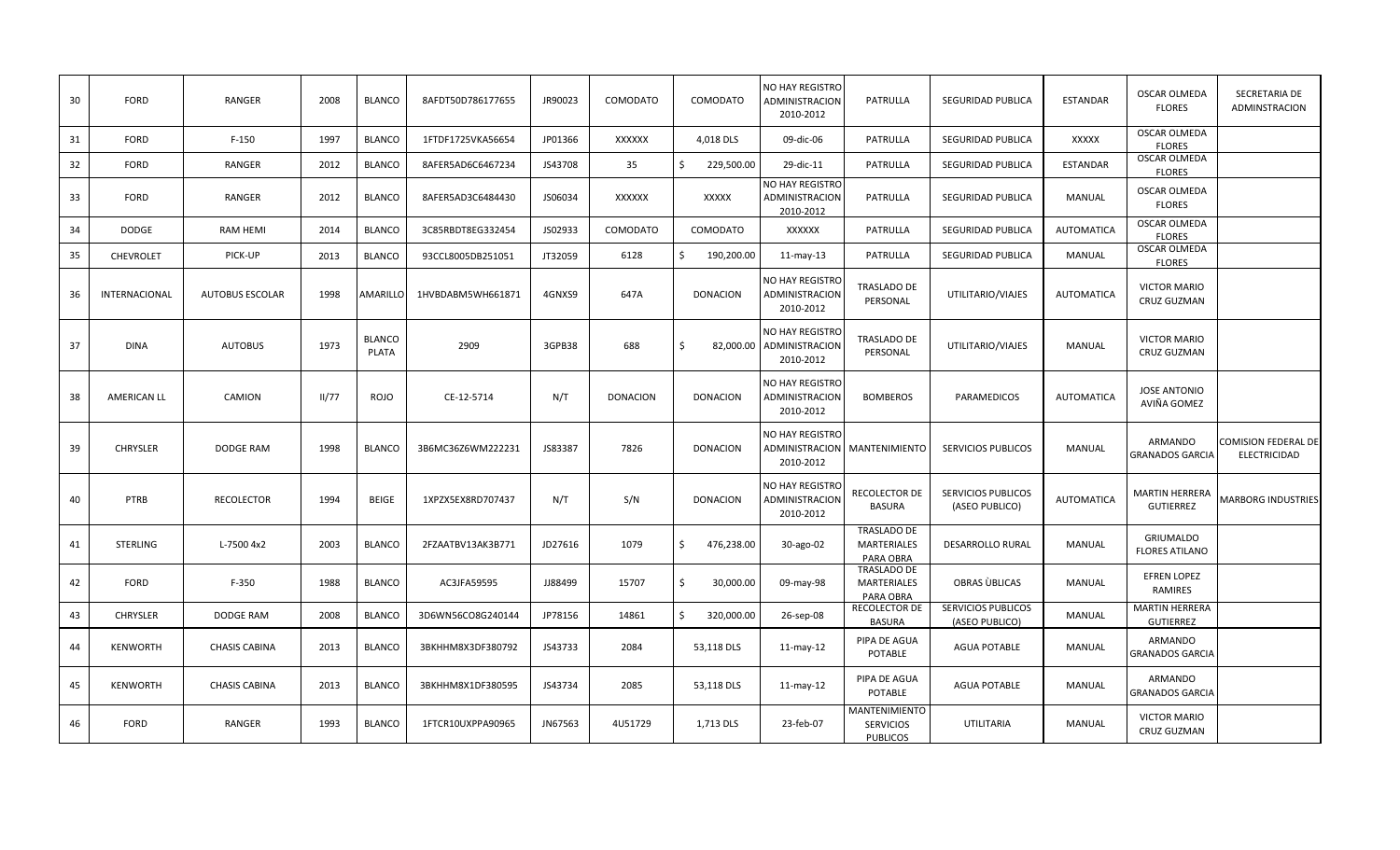| 47 | <b>FORD</b>       | RANGER                  | 1996    | <b>GUINDO</b>       | 1FTCR15U3TTA13283 | JR23375        | 4737                                                  | 95,000.00<br>Ŝ.                                                                                 | 08-ene-09                                                                       | <b>TRASLADO DE</b><br><b>MARTERIALES</b><br>PARA OBRA      | OBRAS UBLICAS           | <b>MANUAL</b>     | <b>EFREN LOPEZ</b><br><b>RAMIRES</b>      |                                 |
|----|-------------------|-------------------------|---------|---------------------|-------------------|----------------|-------------------------------------------------------|-------------------------------------------------------------------------------------------------|---------------------------------------------------------------------------------|------------------------------------------------------------|-------------------------|-------------------|-------------------------------------------|---------------------------------|
| 48 | <b>SUSUKI</b>     | <b>SIDEKICK</b>         | 1996    | <b>AZUL</b>         | 2S3TA02C0T6400123 | <b>JEM2558</b> |                                                       | 2,050 DLS                                                                                       | $11$ -may-06                                                                    | TRASLADO DE<br>PERSONAL                                    | PREVENCION DEL DELITO   | <b>AUTOMATICA</b> | OSCAR OLMEDA<br><b>FLORES</b>             |                                 |
| 49 | TOYOTA            | <b>TACOMA</b>           | 2013    | <b>BLANCO</b>       | 3TMJU4GN7DM141717 | JR90468        | COMODATO                                              | COMODATO                                                                                        | <b>XXXXXX</b>                                                                   | PATRULLA                                                   | SEGURIDAD PUBLICA       | <b>AUTOMATICA</b> | OSCAR OLMEDA<br><b>FLORES</b>             | SECRETARIA DE<br>ADMINISTRACION |
| 50 | <b>CHRYSLER</b>   | <b>CIRRUS</b>           | 2007    | <b>BLANCO</b>       | 1C3LC56M87N506107 | JFH3924        | 12250                                                 | 259,900.00<br>\$                                                                                | 15-feb-07                                                                       | PERSONAL                                                   | PRESIDENCIA             | AUTOMATICA        | PRESIDENTE                                |                                 |
| 51 | <b>CHRYSLER</b>   | <b>STRATUS</b>          | 2006    | <b>PLATA</b>        | 1B3EL46X76N171737 | JGA5746        | 477                                                   | \$<br>115,000.00                                                                                | 07-ene-08                                                                       | PERSONAL                                                   | UTILITARIO              | <b>AUTOMATICA</b> | <b>VICTOR MARIO</b><br>CRUZ GUZMAN        |                                 |
| 52 | GM                | <b>SILVERADO</b>        | 2003    | <b>GUINDO</b>       | 1GNEC13T53J187606 | JJJ4218        | <b>ADMINISTRACION</b><br>2010-2012                    | NO HAY REGISTRO NO HAY REGISTRO NO HAY REGISTRO<br>ADMINISTRACION   ADMINISTRACION<br>2010-2012 | 2010-2012                                                                       | <b>REPARTIR</b><br><b>DESPENSA</b>                         | DIF                     | <b>AUTOMATICA</b> | SANDRA<br><b>HERNANDEZ ORTIZ</b>          |                                 |
| 53 | CHEVROLET         | PICK-UP                 | 1995    | <b>BLANCO</b>       | 3GCEC20A08M110614 | JR23393        | 662                                                   | Ś.<br>69,000.00                                                                                 | 30-dic-96                                                                       | <b>LIMPIEZA AREAS</b><br><b>VERDES</b>                     | PARQUES Y JARDINES      | MANUAL            | <b>MARTIN HERRERA</b><br><b>GUTIERREZ</b> |                                 |
| 54 | JCB               | RETROEXCABADORA         |         | 214e 2wd   AMARILLO | SLP214TC5U0905460 | N/T            | ADMINISTRACION<br>2010-2012                           | NO HAY REGISTRO NO HAY REGISTRO NO HAY REGISTRO<br>ADMINISTRACION<br>2010-2012                  | ADMINISTRACION<br>2010-2012                                                     | <b>OBRAS PUBLICAS</b>                                      | <b>DESARROLLO RURAL</b> | MANUAL            | GRIUMALDO<br><b>FLORES ATILANO</b>        |                                 |
| 55 | <b>MERCEDEZ B</b> | <b>VOLTEO</b>           | 1992    | <b>BLANCO</b>       | 6.85871E+11       | N/T            | NO HAY REGISTRO<br>ADMINISTRACION<br>2010-2012        | NO HAY REGISTRO<br>ADMINISTRACION<br>2010-2012                                                  | <b>NO HAY REGISTRO</b><br>ADMINISTRACION<br>2010-2012                           | <b>TRASLADO DE</b><br><b>MARTERIALES</b><br>PARA OBRA      | <b>DESARROLLO RURAL</b> | <b>MANUAL</b>     | GRIUMALDO<br><b>FLORES ATILANO</b>        |                                 |
| 56 | CAT               | <b>MOTOCONFORMADORA</b> | $H-12C$ | <b>AMARILLO</b>     | <b>XXXXX</b>      | N/T            | NO HAY REGISTRO<br><b>ADMINISTRACION</b><br>2010-2012 | 2010-2012                                                                                       | NO HAY REGISTRO NO HAY REGISTRO<br>ADMINISTRACION   ADMINISTRACION<br>2010-2012 | <b>OBRAS PUBLICAS</b>                                      | <b>DESARROLLO RURAL</b> | <b>XXXXX</b>      | GRIUMALDO<br><b>FLORES ATILANO</b>        |                                 |
| 57 | <b>JHON DEERE</b> | <b>MOTOCONFORMADORA</b> | 1978    | AMARILLO            | XXXXX             | N/T            | 1108                                                  | \$<br>365,000.00                                                                                | 29-may-10                                                                       | ARREGLOS DE<br><b>CAMINOS</b><br><b>RURALES</b>            | <b>DESARROLLO RURAL</b> | XXXXX             | <b>GRIUMALDO</b><br><b>FLORES ATILANO</b> |                                 |
| 58 | NISSAN            | <b>ESTACAS</b>          | 1992    | <b>BEIGE</b>        | 2G72003127        | JS17153        | 5363                                                  | Ś.                                                                                              | NO HAY REGISTRO<br>42,000.00 ADMINISTRACION<br>2010-2012                        | <b>MANTENIMIENTO</b><br>DE FUGAS DE<br><b>AGUA POTABLE</b> | <b>AGUA POTABLE</b>     | <b>MANUAL</b>     | ARMANDO<br><b>GRANADOS GARCIA</b>         |                                 |
| 59 | <b>CHEVROLET</b>  | <b>SILVERADO</b>        | 2001    | <b>BLANCO</b>       | 1GCEC24R91Z217478 | JE92306        | 14231                                                 | \$                                                                                              | NO HAY REGISTRO<br>175,000.00 ADMINISTRACION<br>2010-2012                       | PATRULLA                                                   | SEG. PUBLICA            | <b>AUTOMATICA</b> | <b>OSCAR OLMEDA</b><br><b>FLORES</b>      |                                 |
| 60 | <b>DINA</b>       | <b>AUTOBUS</b>          | 1991    | <b>BLANCO</b>       | 256*1941C1        | 2GPA64         | 101                                                   | Ś.                                                                                              | <b>NO HAY REGISTRC</b><br>97,500.00 ADMINISTRACION<br>2010-2012                 | <b>TRASLADO DE</b><br>PERSONAL                             | <b>UTILITARIO</b>       | <b>MANUAL</b>     | <b>VICTOR MARIO</b><br>CRUZ GUZMAN        |                                 |
| 61 | <b>FORD</b>       | RANGER                  | 1993    | <b>BLANCO</b>       | 1FTCR14X2PPA55664 | JP12853        | XXXXXX                                                | \$<br>39,000.00                                                                                 | 03-abr-08                                                                       | TRASLADO DE<br>PERSONAL                                    | <b>UTILITARIO</b>       | <b>AUTOMATICA</b> | <b>VICTOR MARIO</b><br><b>CRUZ GUZMAN</b> |                                 |
| 62 | <b>CHRYSLER</b>   | <b>DODGE 250</b>        | 1991    | <b>BLANCO</b>       | RN033116          | N/T            | NO HAY REGISTRO<br>ADMINISTRACION<br>2010-2012        | NO HAY REGISTRO   NO HAY REGISTRO<br>ADMINISTRACION<br>2010-2012                                | ADMINISTRACION<br>2010-2012                                                     | SIN USO                                                    | PARQUES Y JARDINES      | MANUAL            | <b>MARTIN HERRERA</b><br><b>GUTIERREZ</b> |                                 |
| 63 | <b>FORD</b>       | LOBO                    | 2001    | <b>BLANCO</b>       | 3FTEF17W41MA34154 | JE92278        | 5777                                                  | \$<br>180,400.00                                                                                | 16-jul-01                                                                       | MANTENIMIENTO<br><b>AGUA POTABLE</b>                       | <b>AGUA POTABLE</b>     | <b>AUTOMATICA</b> | ARMANDO<br><b>GRANADOS GARCIA</b>         |                                 |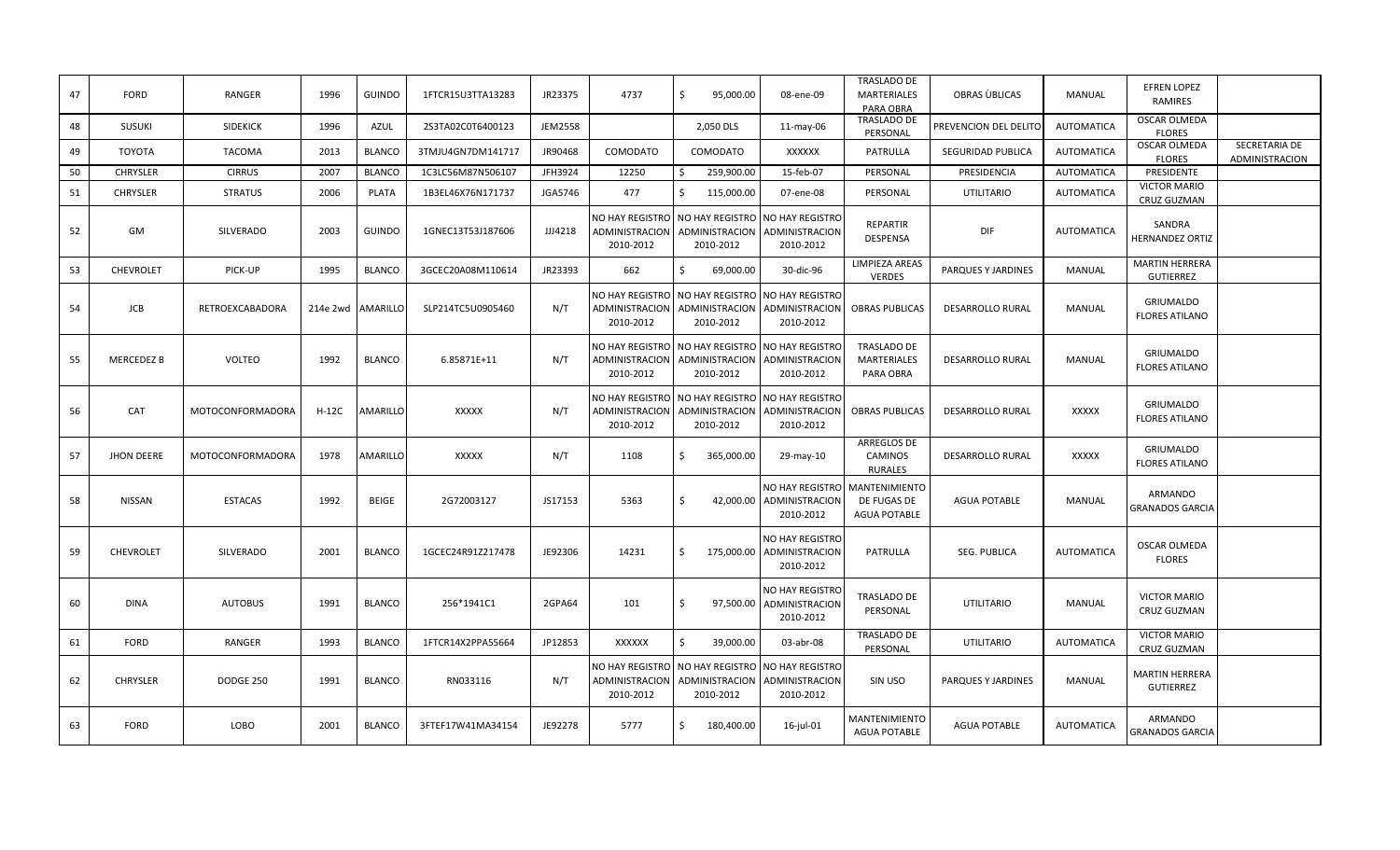| 64     | <b>FORD</b>      | <b>ECONOLINE</b>    | 1992 | GRIS          | 1FDEE14H5NHB30387 | JHT1966        | <b>DONACION</b>                                | <b>DONACION</b>                                                                | NO HAY REGISTRO<br><b>ADMINISTRACION</b><br>2010-2012 | TRASLADO DE<br>PERSONAL                         | <b>UTILITARIO</b>        | AUTOMATICA        | <b>VICTOR MARIO</b><br><b>CRUZ GUZMAN</b> |                                        |
|--------|------------------|---------------------|------|---------------|-------------------|----------------|------------------------------------------------|--------------------------------------------------------------------------------|-------------------------------------------------------|-------------------------------------------------|--------------------------|-------------------|-------------------------------------------|----------------------------------------|
| 65     | NISSAN           | PICK-UP             | 2004 | <b>BLANCO</b> | 3N6CD12S64K048670 | JM22412        | 18245                                          | Ś.<br>123,500.00                                                               | 31-may-04                                             | MANTENIMIENTO<br>DE CAMINOS<br><b>RURALES</b>   | <b>UTILITARIO</b>        | MANUAL            | <b>VICTOR MARIO</b><br>CRUZ GUZMAN        |                                        |
| 66     | <b>CHRYSLER</b>  | <b>DODGE DAKOTA</b> | 1998 | <b>ROJO</b>   | 1B7GL22Y5XS173936 | XXXXX          | ADMINISTRACION<br>2010-2012                    | NO HAY REGISTRO NO HAY REGISTRO NO HAY REGISTRO<br>ADMINISTRACION<br>2010-2012 | ADMINISTRACION<br>2010-2012                           | <b>XXXXXX</b>                                   | SERV. PUBLICOS           | <b>XXXXX</b>      | ARMANDO<br><b>GRANADOS GARCIA</b>         |                                        |
| 67     | NISSAN           | PICK UP             | 1993 | <b>ROJO</b>   | 1N65D1153NC352138 | JE86927        | NO HAY REGISTRO<br>ADMINISTRACION<br>2010-2012 | NO HAY REGISTRO<br>ADMINISTRACION<br>2010-2012                                 | <b>NO HAY REGISTRO</b><br>ADMINISTRACION<br>2010-2012 | XXXXXX                                          | SERV. PUBLICOS           | MANUAL            | ARMANDO<br><b>GRANADOS GARCIA</b>         |                                        |
| 68     | GM               | <b>CHEVY</b>        | 2002 | <b>BLANCO</b> | 3G1SF61342S244967 | <b>JDK9322</b> | NO HAY REGISTRO<br>ADMINISTRACION<br>2010-2012 | NO HAY REGISTRO NO HAY REGISTRO<br>ADMINISTRACION<br>2010-2012                 | ADMINISTRACION<br>2010-2012                           | <b>XXXXXX</b>                                   | ????????????????         | <b>XXXXX</b>      | <b>VICTOR MARIO</b><br>CRUZ GUZMAN        |                                        |
| 69     | CAT              | <b>TRASCABO</b>     | 955L | AMARILLO      | 85J9661           | N/T            | NO HAY REGISTRO<br>ADMINISTRACION<br>2010-2012 | NO HAY REGISTRO<br>ADMINISTRACION<br>2010-2012                                 | <b>NO HAY REGISTRO</b><br>ADMINISTRACION<br>2010-2012 | RELLENO<br>SANITARIO                            | RELLENO SANITARIO        | <b>XXXXX</b>      | <b>MARTIN HERRERA</b><br>GUTIERREZ        |                                        |
| 70     | <b>CHRYSLER</b>  | <b>RAM WAGON</b>    | 2000 | <b>AZUL</b>   | 2B4HB15X8YK123075 | JHY5532        | COMODATO                                       | COMODATO                                                                       | <b>XXXXXX</b>                                         | TRASLADO DE<br>PERSONAL                         | <b>UTILITARIO</b>        | <b>AUTOMATICA</b> | <b>VICTOR MARIO</b><br><b>CRUZ GUZMAN</b> | SECRETARIA DE<br>ADMINISTRACION        |
| 71     | NISSAN           | <b>TSURU</b>        | 2001 | <b>VERDE</b>  | 3N1EB31S61K240927 | JHZ1351        | COMODATO                                       | COMODATO                                                                       | <b>XXXXXX</b>                                         | TRASLADO DE<br>PERSONAL                         | <b>UTILITARIO</b>        | <b>MANUAL</b>     | <b>VICTOR MARIO</b><br><b>CRUZ GUZMAN</b> | SECRETARIA DE<br><b>ADMINISTRACION</b> |
| $72\,$ | <b>CHRYSLER</b>  | <b>RAM WAGON</b>    | 2000 | <b>ROJO</b>   | 2B4HB15X4YK109898 | JHZ1351        | COMODATO                                       | COMODATO                                                                       | <b>XXXXXX</b>                                         | TRASLADO DE<br>PERSONAL                         | <b>UTILITARIO</b>        | <b>AUTOMATICA</b> | <b>VICTOR MARIO</b><br><b>CRUZ GUZMAN</b> | SECRETARIA DE<br>ADMINISTRACION        |
| 73     | <b>FORD</b>      | <b>ECONOLINE</b>    | 2013 | <b>BLANCO</b> | 1FTNE1EW4CDA92009 | JHZ3747        | <b>COMODATO</b>                                | COMODATO                                                                       | <b>XXXXXX</b>                                         | AMBULANCIA                                      | PARAMEDICOS              | <b>AUTOMATICA</b> | <b>JOSE ANTONIO</b><br>AVIÑA GOMEZ        | SECRETARIA DE SALUD<br><b>JALISCO</b>  |
| 74     | <b>CHEVROLET</b> | SUBURBAN            | 1998 | <b>VERDE</b>  | 3GCEC26KXWG133418 | JHU3620        | <b>COMODATO</b>                                | COMODATO                                                                       | <b>XXXXXX</b>                                         | TRASLADO DE<br>PERSONAL                         | <b>UTILITARIO</b>        | AUTOMATICA        | <b>VICTOR MARIO</b><br><b>CRUZ GUZMAN</b> | SECRETARIA DE<br>ADMINISTRACION        |
| 75     | <b>FIAT</b>      | <b>DUCATO</b>       | 2011 | <b>BLANCO</b> | ZFAEA7682B1893396 | JHZ3461        | COMODATO                                       | COMODATO                                                                       | <b>XXXXXX</b>                                         | TRASLADO DE<br>PERSONAL<br><b>DISCAPACITADO</b> | <b>UBR</b>               | <b>AUTOMATICA</b> | SANDRA<br><b>HERNANDEZ ORTIZ</b>          | DIF JALISCO                            |
| 76     | <b>CHEVROLET</b> | LUB                 | 2005 | BLANCO        | 8GGTFRC125A139493 | JL59587        | <b>COMODATO</b>                                | COMODATO                                                                       | <b>XXXXXX</b>                                         | <b>TRASLADO DE</b><br>PERSONAL                  | DIF                      | MANUAL            | SANDRA<br><b>HERNANDEZ ORTIZ</b>          | DIF JALISCO                            |
| 77     | <b>CHEVROLET</b> | SILVERADO           | 2004 | <b>GUINDO</b> | 1GCES19P34B102490 | JR19410        | COMODATO                                       | COMODATO                                                                       | <b>XXXXXX</b>                                         | <b>TRASLADO DE</b><br>PERSONAL                  | DIF                      | AUTOMATICA        | SANDRA<br><b>HERNANDEZ ORTIZ</b>          | DIF JALISCO                            |
| 78     | <b>GMC</b>       | SIERRA              | 1996 | GRIS          | 2GTEK19M8T1550521 | JP58583        | COMODATO                                       | COMODATO                                                                       | <b>XXXXXX</b>                                         | TRASLADO DE<br>PERSONAL                         | PROTECCION CIVIL         | <b>AUTOMATICA</b> | <b>JOSE ANTONIO</b><br>AVIÑA GOMEZ        | DIF JALISCO                            |
| 79     | <b>CHEVROLET</b> | PICK-UP             | 2013 | <b>BLANCO</b> | 93CCL8002DB253582 | JT32066        | 6142                                           | Ś.<br>190,200.00                                                               | $11$ -may-13                                          | <b>TRASLADO DE</b><br>PERSONAL                  | <b>SERVICIOS MEDICOS</b> | MANUAL            | ENRIQUE MENDOZA<br><b>MEDINA</b>          |                                        |
| 80     | <b>CHEVROLET</b> | PICK-UP             | 2013 | <b>BLANCO</b> | 93CCL8004DB251123 | JT32058        | 6127                                           | Ŝ.<br>190,200.00                                                               | $11$ -may-13                                          | <b>TRASLADO DE</b><br>PERSONAL                  | <b>OBRAS PUBLICAS</b>    | <b>MANUAL</b>     | <b>EFREN LOPEZ</b><br>RAMIRES             |                                        |
| 81     | <b>CHEVROLET</b> | PICK-UP             | 2013 | <b>BLANCO</b> | 93CCL8006DB249566 | JT32060        | 6129                                           | Ś.<br>190,200.00                                                               | $11$ -may-13                                          | TRASLADO DE<br>PERSONAL                         | PARQUES Y JARDINES       | MANUAL            | <b>MARTIN HERRERA</b><br><b>GUTIERREZ</b> |                                        |
| 82     | <b>CHEVROLET</b> | PICK-UP             | 2013 | <b>BLANCO</b> | 93CCL8006DB249616 | JT32061        | 6130                                           | Ŝ.<br>190,200.00                                                               | $11$ -may-13                                          | TRASLADO DE<br>PERSONAL                         | DESARROLLO SOCIAL        | MANUAL            | <b>BLANCA LILIA</b><br>OROZCO RAMOS       |                                        |
| 83     | <b>CHEVROLET</b> | PICK-UP             | 2013 | <b>BLANCO</b> | 93CCL8007DB252542 | JT32062        | 6131                                           | Ŝ.<br>190,200.00                                                               | $11$ -may-13                                          | TRASLADO DE<br>PERSONAL                         | PROVEEDURIA              | <b>MANUAL</b>     | ROGELIO RAMIREZ<br>HERNANDEZ              |                                        |